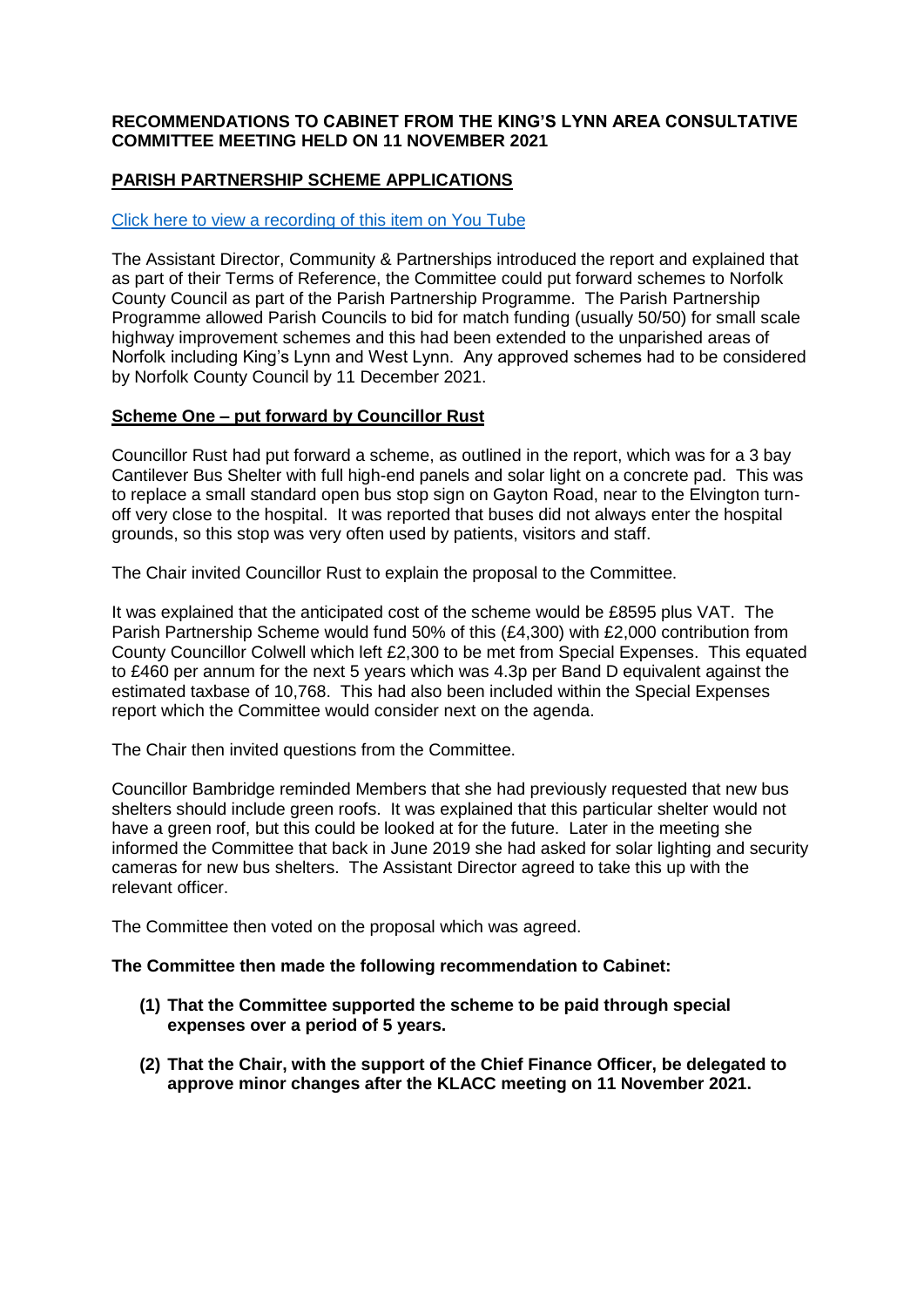# **Scheme Two – put forward by Councillor Kemp**

The Assistant Director advised that earlier today he had been contacted by Councillor Kemp regarding a proposed bus shelter in South Lynn, which at the moment was not completed, although Councillor Kemp had undertaken some work towards it.

At the invitation of the Chair, Councillor Kemp outlined the proposals for a new bus shelter along Wisbech Road in South Lynn. She explained that the cost of the new shelter would be £8,400 and she would be willing to contribute £2,000 from her County allowance towards it. She added that she had carried out consultation with residents and the Police were in support of it. She asked the Committee to support the proposal in principle with final details still to be worked up.

The Assistant Director explained that currently Norfolk County Council had not given the proposal formal approval although they had indicated that it would likely to be acceptable. Also, the scheme had not been signed off by the appropriate Council Officer.

The Assistant Director for Resources explained that the report for Special Expenses, which was the next item on the agenda for the Committee to consider, had taken into account the new bus shelter at Elvington Road, which the Committee had just agreed to support. In relation to that there would already be a 2.27% increase on Special Expenses, which was above the indicative 50p increase which was used as a threshold. This was taken into account across all of the special expenses that was given out to all parish and town councils, so the fact that the figure was already in excess of that and would need to be offset against the rest of the Special Expenses charges that was made. It did raise concerns that it had not been reflected and it would be challenging in terms of how the Council would meet that cap on the increase. She did have concerns around the financial implications that this would bring.

The Assistant Director, Community & Partnerships advised that it was up to the Chair whether an 'in principle' vote was taken. If this was the case and it was agreed to be taken forward, then the information which officers already had would be passed to Cabinet and it would be up to them to decide whether the scheme could go forward. Between now and the Cabinet Meeting, further work towards the scheme could be carried out.

The Assistant Director, Community & Partnerships suggested that as this was a complicated process with a tight timescale, he would invite the relevant officer to attend the next meeting. He suggested that a small working group could be formed to try to make the process more streamlined.

The Committee then voted on whether this scheme should be put forward as a scheme under the Parish Partnership Programme, which was agreed.

#### **The Committee then made the following recommendation to Cabinet:**

- **1. That in principle the Committee supported the scheme from Councillor Kemp for a new bus shelter at Wisbech Road, South Lynn.**
- **2. That the finances and final details for the scheme would be worked up and provided to Cabinet if possible.**

## *Please note the following:*